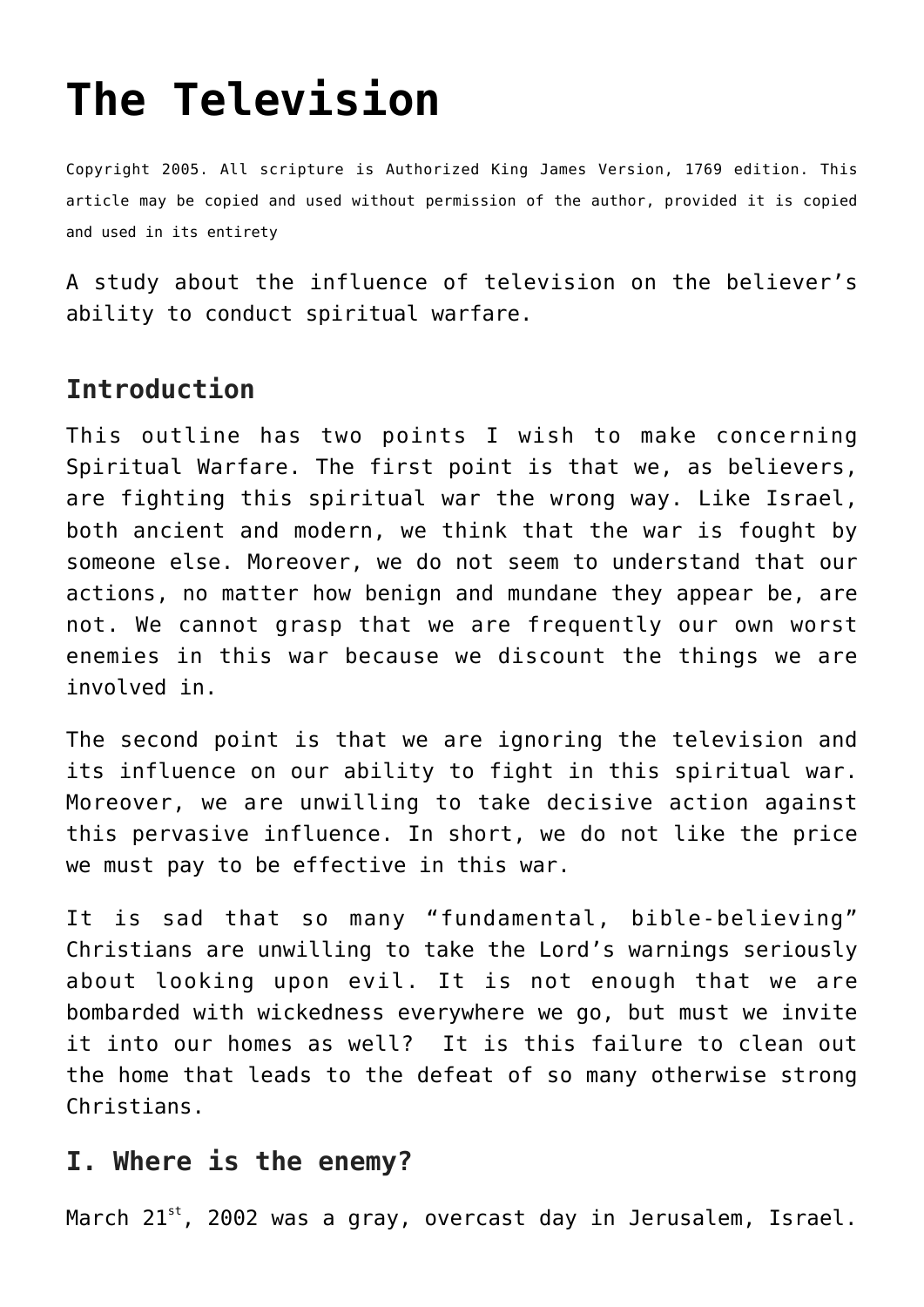King George street was crowded with shoppers in preparation for the coming Passover. In the midst of the afternoon, as so many people went about their business on this street that had been the scene of so many Palestinian attacks upon Israel, surely security was tight. After all, IDF soldiers are everywhere. Israeli Intelligence, always up on so many movements of the opposition, surely would know of an impending attack. Had not the intelligence services and the IDF so many times before singled out Palestinian officers in the midst of traffic in crowded cities and dispatched them with accuracy and efficiency? Surely, there is nothing to worry about. Would not the police and the military be on highest alert at this place, just prior to the holiest of Jewish holy days; the Passover?

Except — recently, despite the peace efforts of the United States and Israel and all the security, attacks seem to have gotten through. Just that niggling of doubt and question. Oh well, not today — perhaps. ((This is a synopsis of a Debkafile report following a suicide bombing in Jerusalem. It is used to illustrate the complacency and misunderstanding that individuals have about war and how it is waged. Far to many "Christians" are stuck in the rut of thinking that the Devil has some respect for them, or that there are some lines he just will not cross. Worse yet, quite a number of "fundamentalists" think that the Lord will "bullet-proof" them so that the Devil cannot touch them.

It should be clear by this point in history that the above ideas are about as valid as thinking one can raise rice in the midst of the Sahara Desert without any assistance whatsoever.))

#### **Fighting the war the wrong way.**

And Israel abode in Shittim, and the people began to commit whoredom with the daughters of Moab. And they called the people unto the sacrifices of their gods: and the people did eat, and bowed down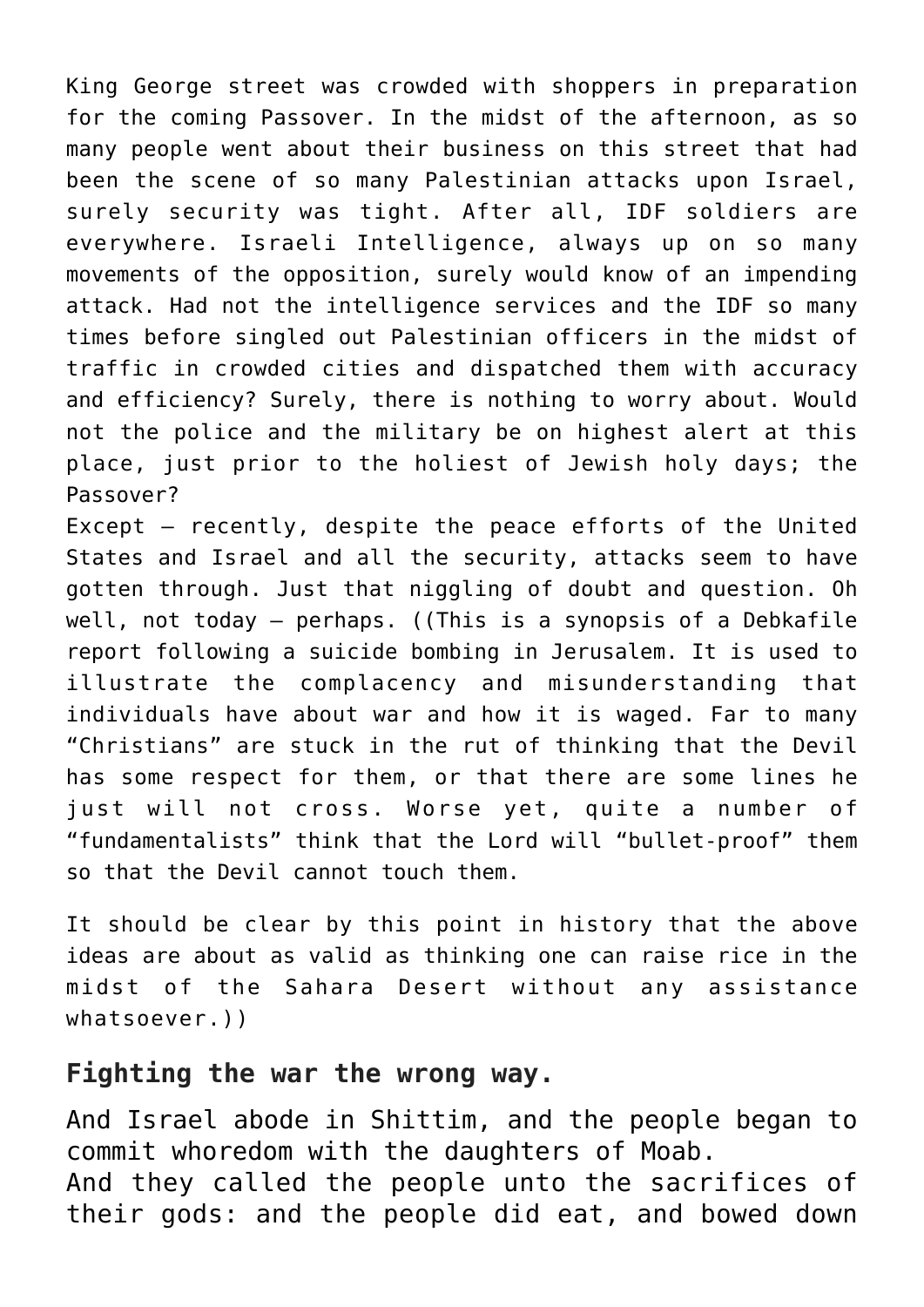to their gods.

And Israel joined himself unto Baal-peor: and the anger of the LORD was kindled against Israel.

And the LORD said unto Moses, Take all the heads of the people, and hang them up before the LORD against the sun, that the fierce anger of the LORD may be turned away from Israel.

And Moses said unto the judges of Israel, Slay ye every one his men that were joined unto Baal-peor. And, behold, one of the children of Israel came and brought unto his brethren a Midianitish woman in the sight of Moses, and in the sight of all the congregation of the children of Israel, who were weeping before the door of the tabernacle of the congregation. *(Numbers 25:1-6)*

## **II. What exactly is a television?**

By that I mean: What category of thing would a television fit into? What does it do? What can you use it for?

The television is a tool.

- 1. The television is a rather different kind of tool than we are used to, but a tool nonetheless.
- 2. As a tool, an inanimate object, it itself is not intrinsically good or evil.
- 3. However, unlike most tools we are familiar with, the television can convey information in the form of sound and images. *This is where the issue lies.*

#### **Some things to consider:**

- 1. What is the quality, or content of the information transmitted unto the viewer.
- 2. How perceptive are we of the information presented unto us?
- 3. Do we always consciously perceive the information presented?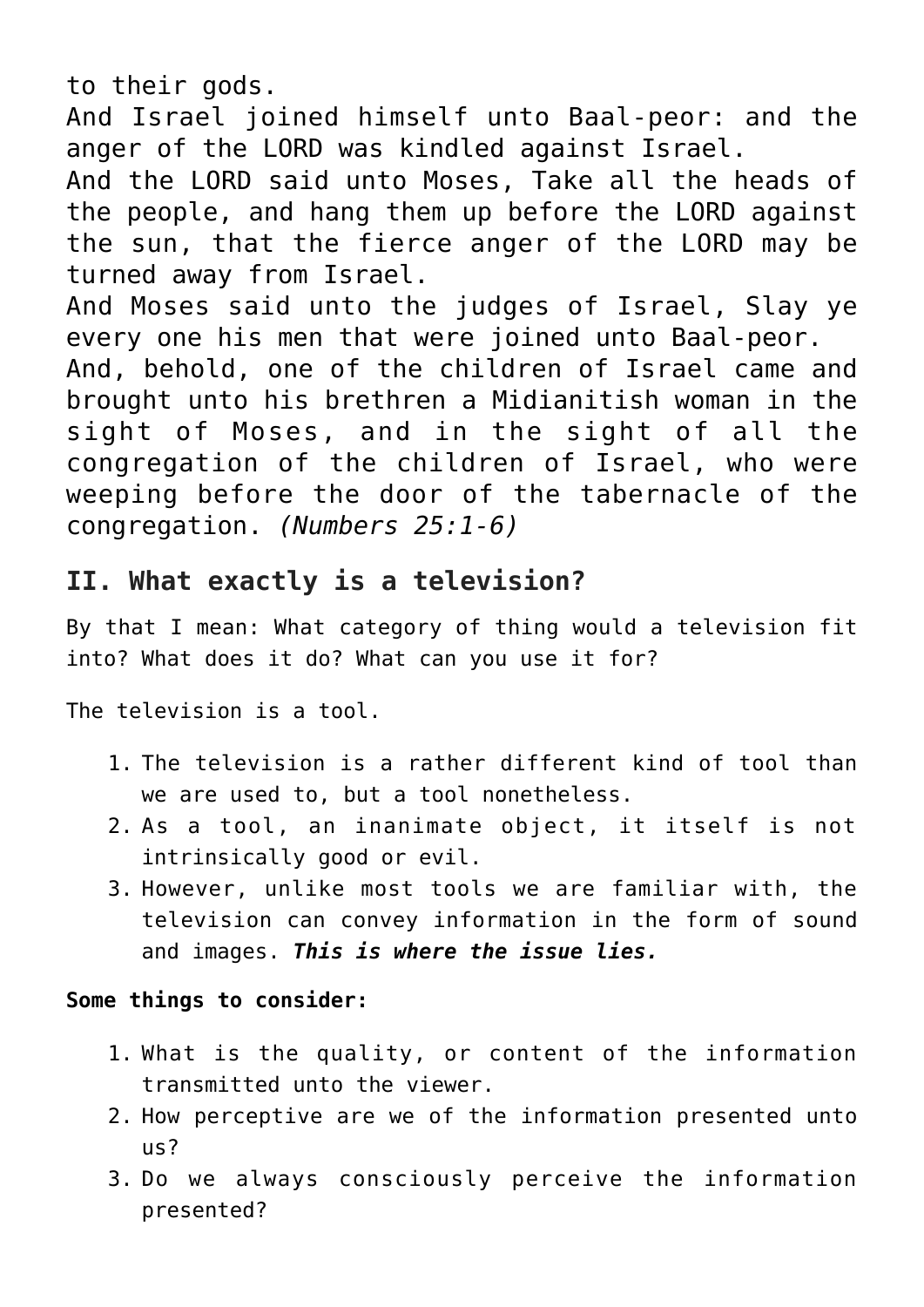- 4. When we do perceive the information presented, do we always catch the subtlety of the message?
- 5. Do we always note the secondary messages presented?

## **III. The television and spiritual warfare.**

- 1. The vast majority of this medium of communication belongs to the world and thus Satan. (99.9999%)
- 2. The deceitfulness and subtlety of Satan is such that we cannot, without a close walk with God, determine when we are being deceived, and thus influenced to think and do wickedly. i.e. Peter (Matt. 16:21-23), James and John (Luke 9:52-55), etc, etc. (Remember the third of the host of heaven (Rev. 12:3-4))

Be sober, be vigilant; because your adversary the devil, as a roaring lion, walketh about, seeking whom he may devour: *(1 Peter 5:8)*

What then is the difference between watching television and going to Wal-Mart?

- 1. We don't spend hours every day in Wal-Mart.
- 2. We are generally focused on specific tasks at hand in Wal-Mart.
- 3. We know that Wal-Mart is worldly and ungodly (at least we ought to) and are thus on our guard. (By the way, how many of you men go through the checkout lane in Wal-Mart and look at the magazine covers? How many parents allow their children to go through the checkout lane and look at the magazine covers? What about the Mall?)
- 4. We can generally choose which parts of Wal-Mart we enter into. (Men, do you follow you wives through the Lingerie section? Or, do you avoid it?)
- D. For the Television.

1. How many of you are faster on the remote than the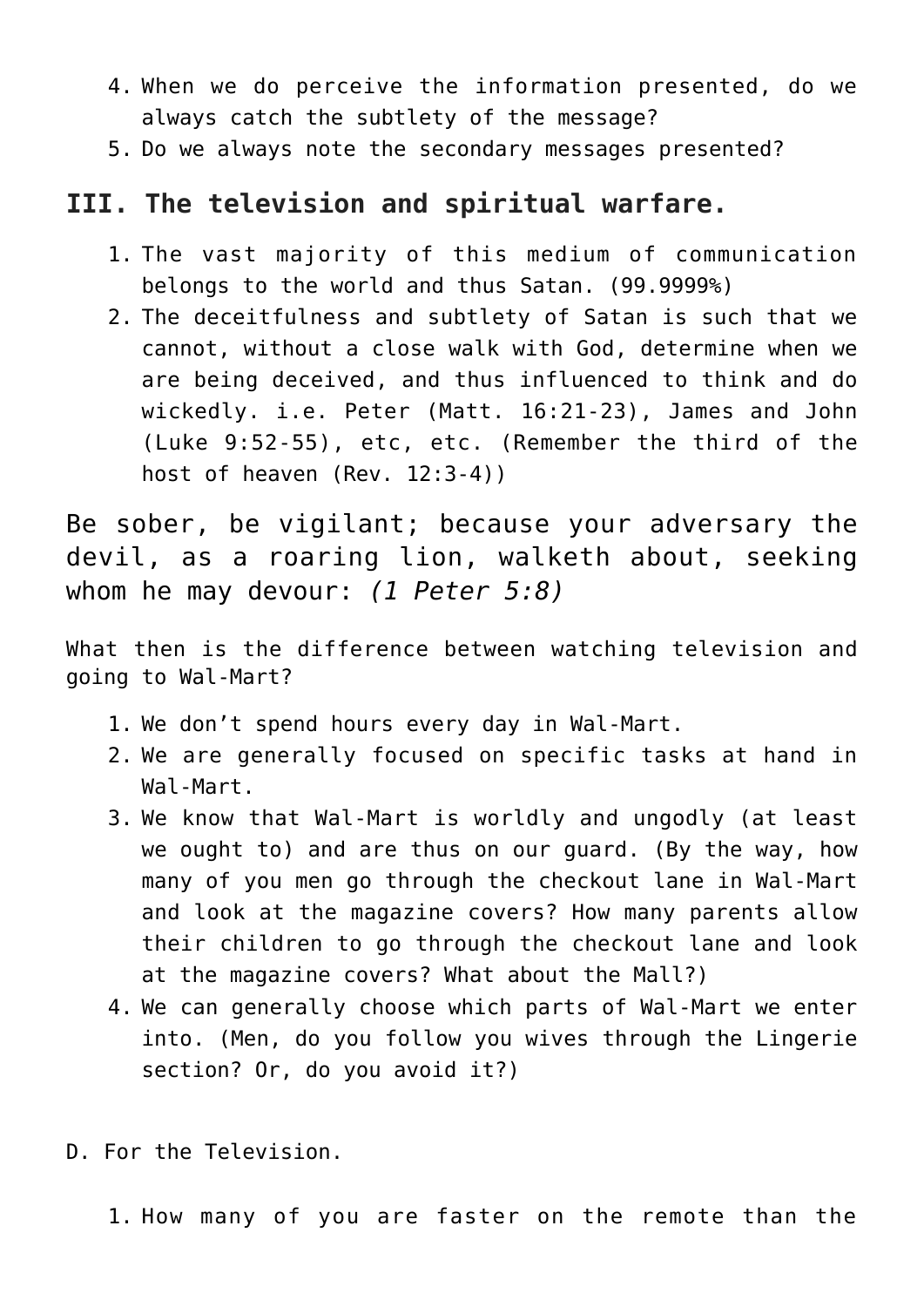television is at switching scenes?

- 2. How many of you allow(ed) your children (or yourself) to watch Captain Planet (or other such cartoons) not realizing that it (they) teach rank environmentalism of which witchcraft and evolution are major components? (By the way, evolution is not expressly reserved to humanist doctrine.)
- 3. How many of you catch the humanist/evolutionist bias in the documentaries you watch on the History Channel, in the News and on Discovery Channel? What about the pro-Catholic bias present on these same channels? (Several years ago I watched a documentary on the Gunpowder Plot. It was entirely presented with a pro-Catholic, anti-King James bias.)
- 4. How many sports programs are interlaced with alcohol/lewdly suggestive commercials? How many major sports figures live ungodly lives and don"t mind displaying it?
- 5. When was the last time that the 'news' was interlaced with Victoria Secret, or Hanes Her Way commercials? (While I am at it, what about the commercial by a burger chain several years ago that had more to do with illicit relations between a boy and a girl than the merits of a particular hamburger? Or, as I was informed, of the more recent Mentos commercial that completely undermined a father"s authority in the home?)
- 6. How many of you catch the fact that the vast majority of 'entertainment programming' teaches both you, and your children to rebel against all God-ordained authority?

How many of you were, or are able to avoid these things on the television?

## **IV. The danger of viewing, or hearing something.**

A. God warns us about looking upon evil.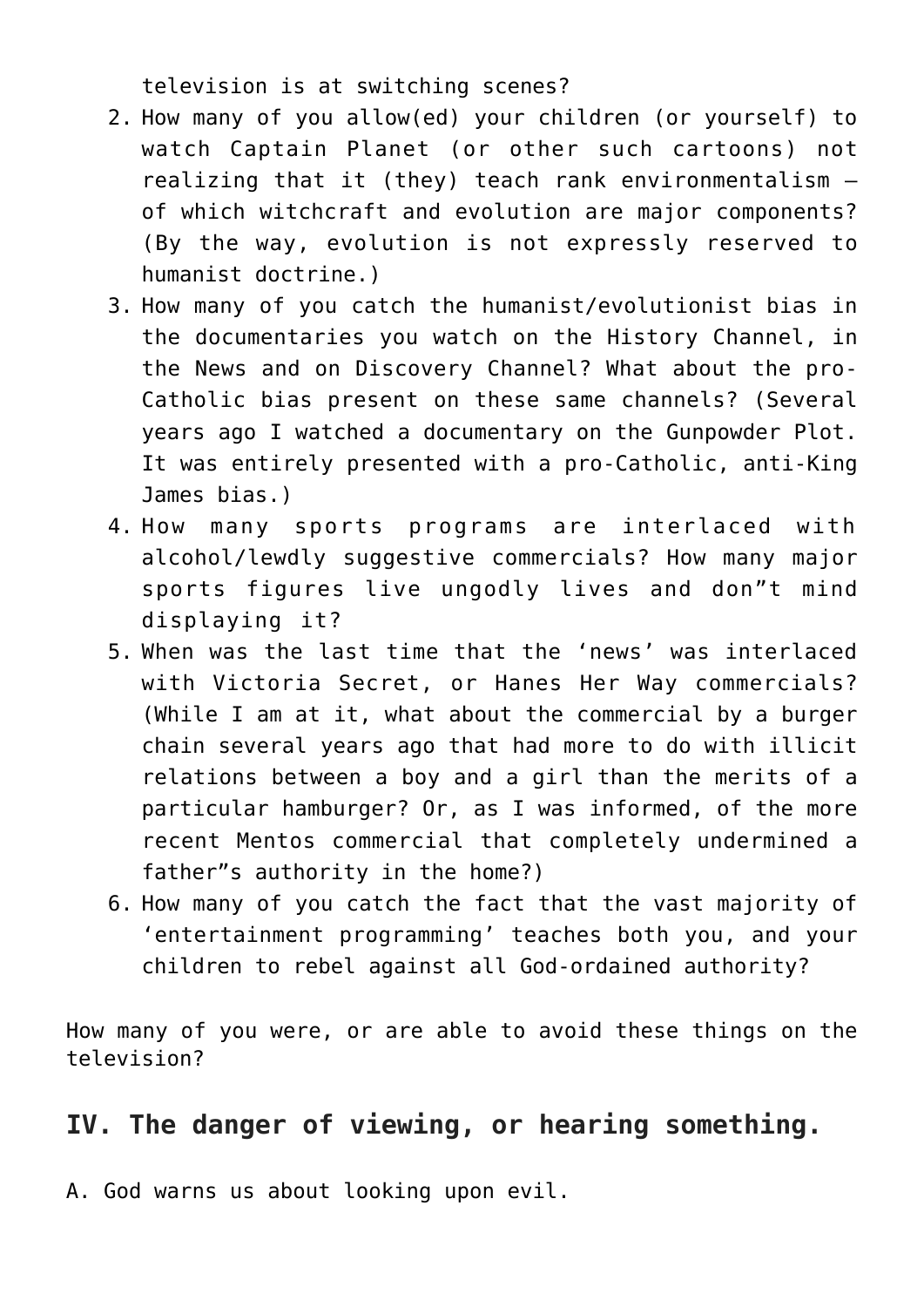And delivered just Lot, vexed with the filthy conversation of the wicked:

(For that righteous man dwelling among them, in seeing and hearing, vexed his righteous soul from day to day with their unlawful deeds;) *(2 Peter 2:7-8)*

Be ye not unequally yoked together with unbelievers: for what fellowship hath righteousness with unrighteousness? and what communion hath light with darkness?

And what concord hath Christ with Belial? or what part hath he that believeth with an infidel?

And what agreement hath the temple of God with idols? for ye are the temple of the living God; as God hath said, I will dwell in them, and walk in them; and I will be their God, and they shall be my people.

Wherefore come out from among them, and be ye separate, saith the Lord, and touch not the unclean thing; and I will receive you, And will be a Father unto you, and ye shall be my sons and daughters, saith the Lord Almighty. *(II Corinthians 6:14-7:1)*

The crux of the matter

Having therefore these promises, dearly beloved, let us cleanse ourselves from all filthiness of the flesh and spirit, perfecting holiness in the fear of God. *(II Corinthians 7:1)*

For ye were sometimes darkness, but now are ye light in the Lord: walk as children of light:

(For the fruit of the Spirit is in all goodness and righteousness and truth;)

Proving what is acceptable unto the Lord.

And have no fellowship with the unfruitful works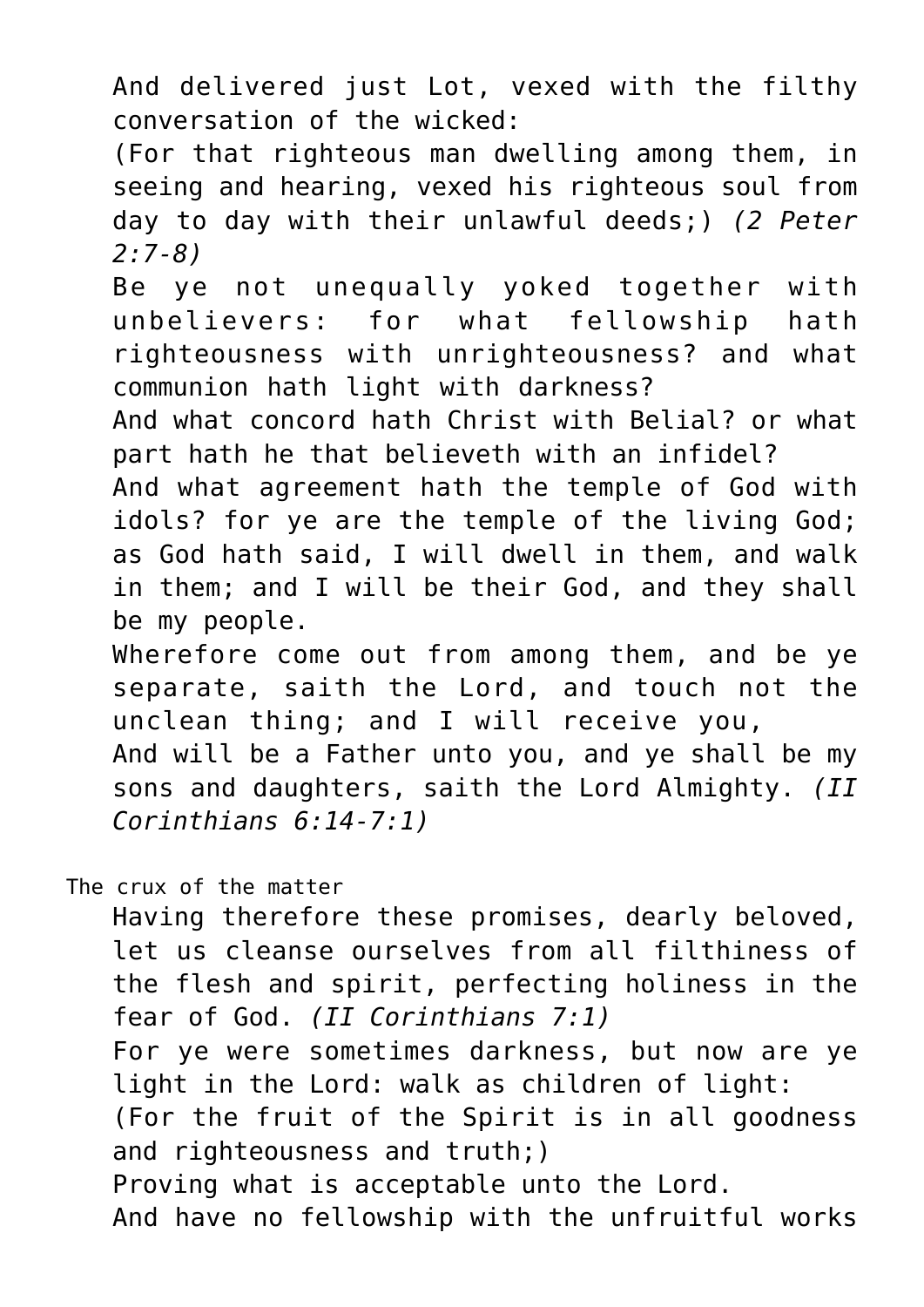of darkness, but rather reprove them. For it is a shame even to speak of those things which are done of them in secret. *(Ephesians 5:8-12)* See then that ye walk circumspectly, not as fools, but as wise, Redeeming the time, because the days are evil. *(Ephesians 5:15-16)* B. Satan cannot use what is not there. Only God can create. The only thing that Satan can do is

pervert that which already exists. If you will notice, when Satan tempted Christ he did not present something that did not already exist. In fact, if one will research all the false religions in the world, it will be found that they are all to a greater or lesser extent perversions of the true Gospel of the Lord.

**Please note:** It is logically impossible for a creature to know anything outside of the context of its existence.

C. What we see, hear, taste, touch, smell, or feel stays with us all our life long. Every bit of it.

Not only that: We will answer for what we partake of and put forth.

But I say unto you, That every idle word that men shall speak, they shall give account thereof in the day of judgment. *(Matthew 12:36)*

For we know him that hath said, Vengeance belongeth unto me, I will recompense, saith the Lord. And again, The Lord shall judge his people. *(Hebrews 10:30)*

Be not deceived: evil communications corrupt good manners. *(1 Corinthians 15:33)*

# **V. Affecting the Warrior.**

1. Just how effective are you at presenting the gospel when you know you have sinned and displeased God?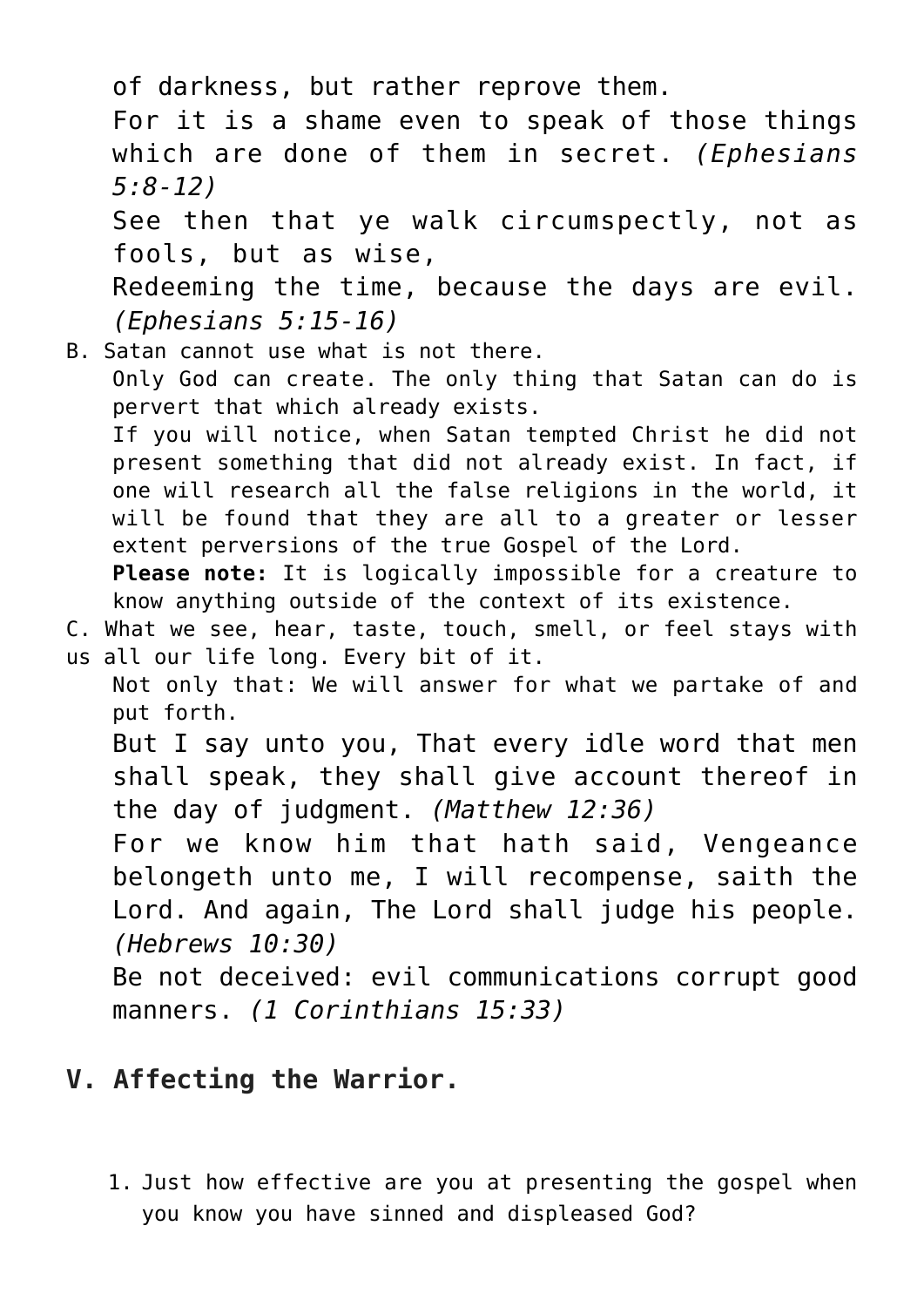- 2. How effective are you at presenting the gospel when you doubt your own salvation?
- 3. How many ideas of things you want to do with your life are initiated, or driven by something you have observed that was ungodly, from the television? Or, how many of your actions are motivated by the ideas and concepts promoted by the television?

What about this idea: When was the last time it was presented in a positive light on television? *(For that matter, when was the last time it was presented at all?)* And that he died for all, that they which live should not henceforth live unto themselves, but unto him which died for them, and rose again. *(2 Corinthians 5:15)*

#### **VI. Affecting the Camp.**

The church is weakened when its covenanted members are themselves weakened.

Remember Aachen and the Valley of Achor? (Joshua 7)

## **VII. Conclusion**

Where is the enemy: Revisited You do know, Satan"s most effective way of neutralizing the children of God is to be right there with them subtlety getting them comfortable with his presence, and with the presence of sin.

*From DEBKAfile — March 21: The Palestinian suicide bombing that shattered lives and storefronts in downtown Jerusalem on Thursday also made a shambles of any coherent Israeli and US policy toward Yasser Arafat. The aftershock of the attack*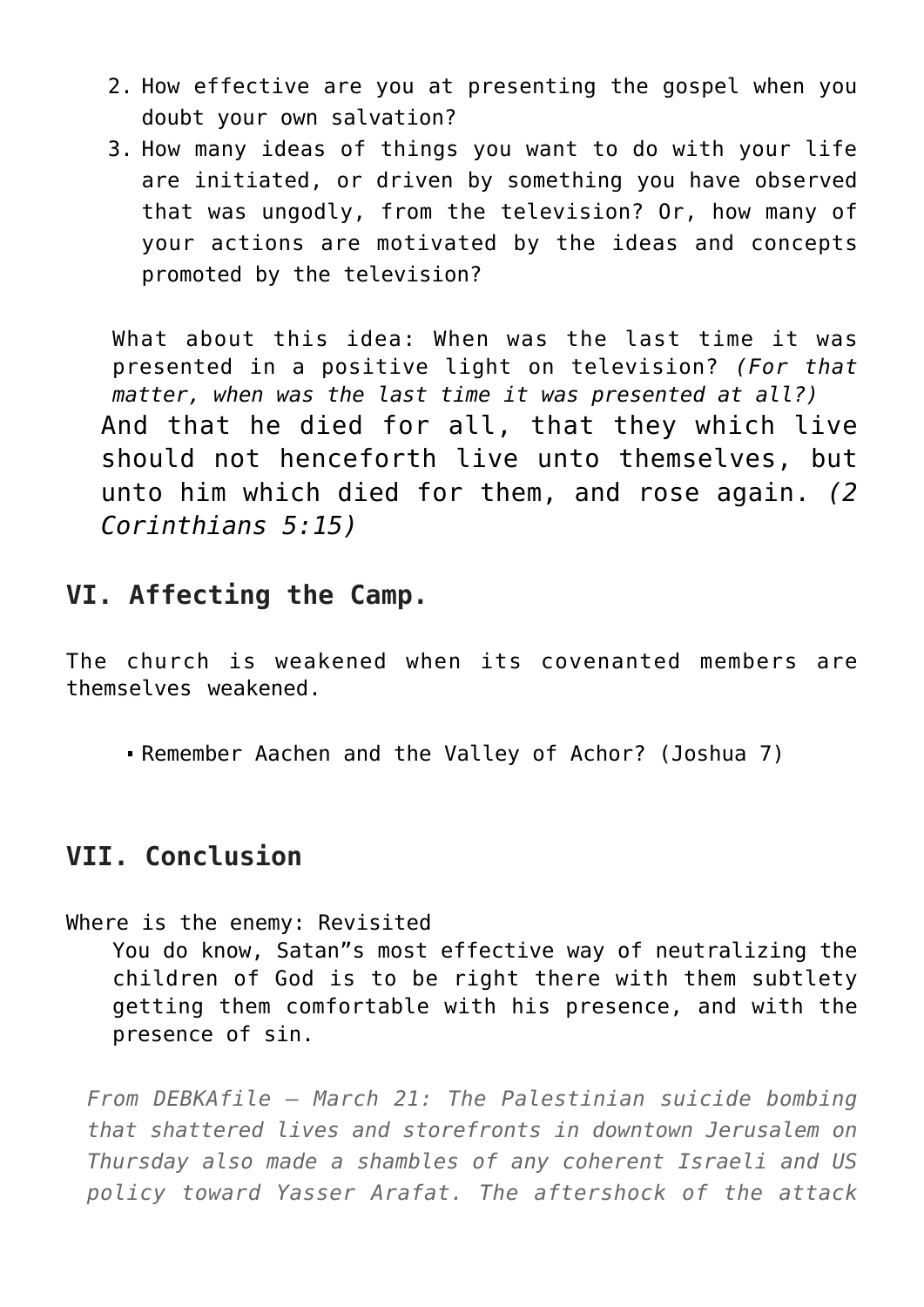*would be even greater where it not for an Israeli court's gag order, issued at the urging of the prime minister's office, banning full DEBKAfile reporting on the atrocity.*

*What DEBKAfile can report is the account offered by the Jerusalem police: A suicide bomber killed three people and wounded 87 others when he struck Jerusalem"s central shopping district on an overcast afternoon, yards from a dozen deadly terrorist atrocities in the past year. The horror was unimaginable – even in a city that has lost count of the atrocities visited upon it by Palestinian terrorists. Severed heads rolled down the sidewalks of King George Street, which was littered with limbs. Dozens of wounded writhed in agony from the nails and screws that spewed from the bomber"s explosives belt.*

*The attack spelled the failure of moves by US President George Bush, envoy Anthony Zinni, vice president Dick Cheney and Israeli prime minister Ariel Sharon to come to terms with Arafat. The failure was two-fold. As DEBKAfile has written many times, Arafat simply does not want peace. He also does not want the ceasefire work plan drawn up by CIA director George Tenet, nor the truce-to-talks blueprint charted by an international panel led by former US senator George Mitchell. The Palestinian leader seeks the destruction of the state of Israel and he will use any means or trick to achieve his goal.*

I remember a message by Brother Brian Disney of Mission Boulevard Baptist Church delivered on October 9<sup>th</sup>, 1996 titled 'Step by Step to the Slaughter: The Gradual Decay of Character' where he spoke about the 'pigcatcher' and equated the methods of the pigcatcher to Satan and the world.

I have two questions relating to this: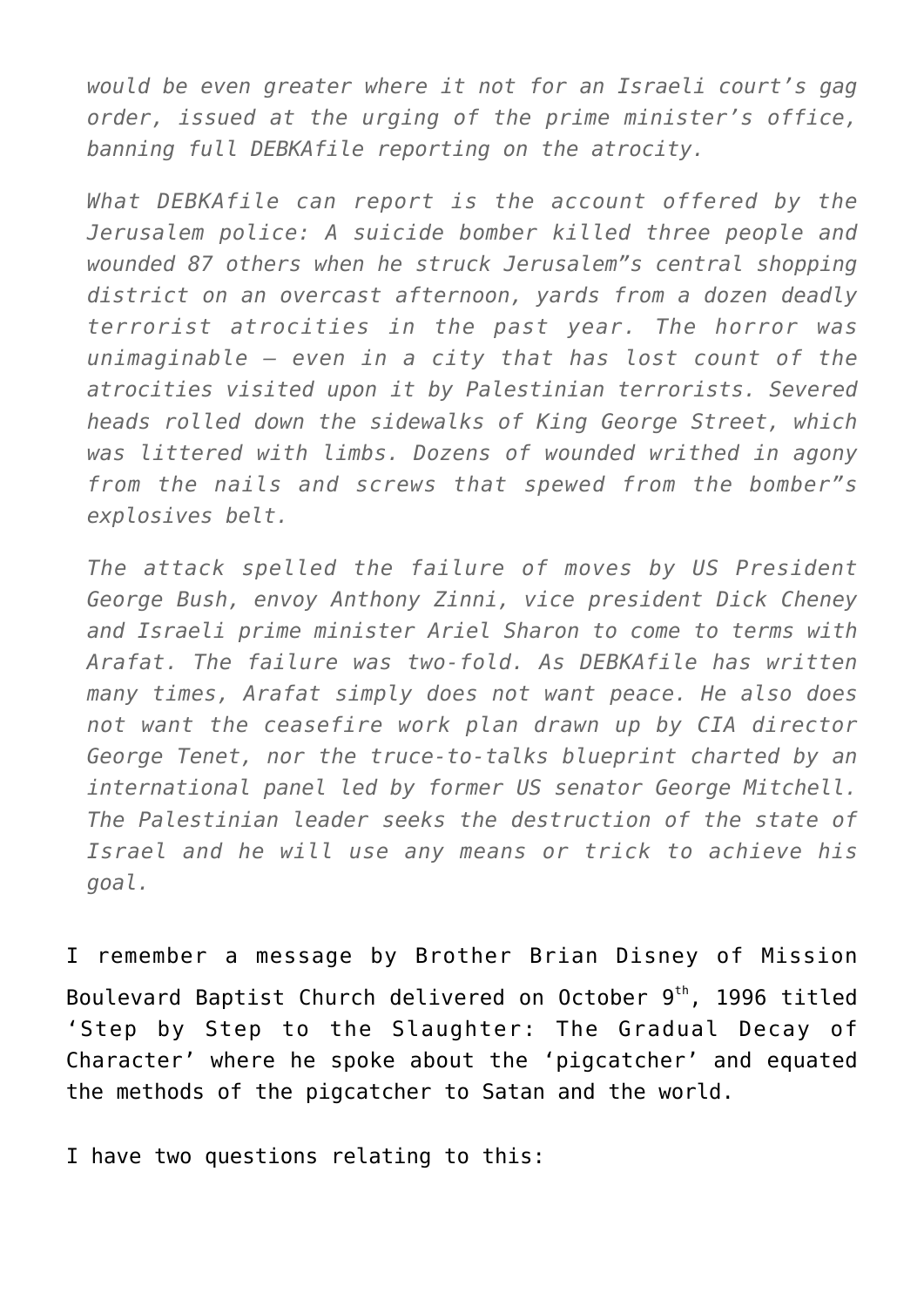- 1. Just who let the pigcatcher into the home?
- 2. Who makes the decision to allow the world into the home — without opposition.

Brethren — Satan is driving at the very same thing for you. The total destruction of your witness, your testimony and you. He will not stop until he achieves it, and he is using the television to do it.

## **Fighting the war the wrong way — Revisited**

Then Balak the son of Zippor, king of Moab, arose and warred against Israel, and sent and called Balaam the son of Beor to curse you: *(Joshua 24:9)*

But I have a few things against thee, because thou hast there them that hold the doctrine of Balaam, who taught Balac to cast a stumblingblock before the children of Israel, to eat things sacrificed unto idols, and to commit fornication. *(Revelation 2:14)* (the church in Pergamos)

Balaam was a tool of the enemy against Israel. (By the way, just who was the real enemy of Israel?

See Revelation 12:1-5)

## **The Solution God offers**

And when Phinehas, the son of Eleazar, the son of Aaron the priest, saw it, he rose up from among the congregation, and took a javelin in his hand; And he went after the man of Israel into the tent, and thrust both of them through, the man of Israel, and the woman through her belly. So the plague was stayed from the children of Israel. *(Numbers 25:7-8)*

And they slew the kings of Midian, beside the rest of them that were slain; namely, Evi, and Rekem, and